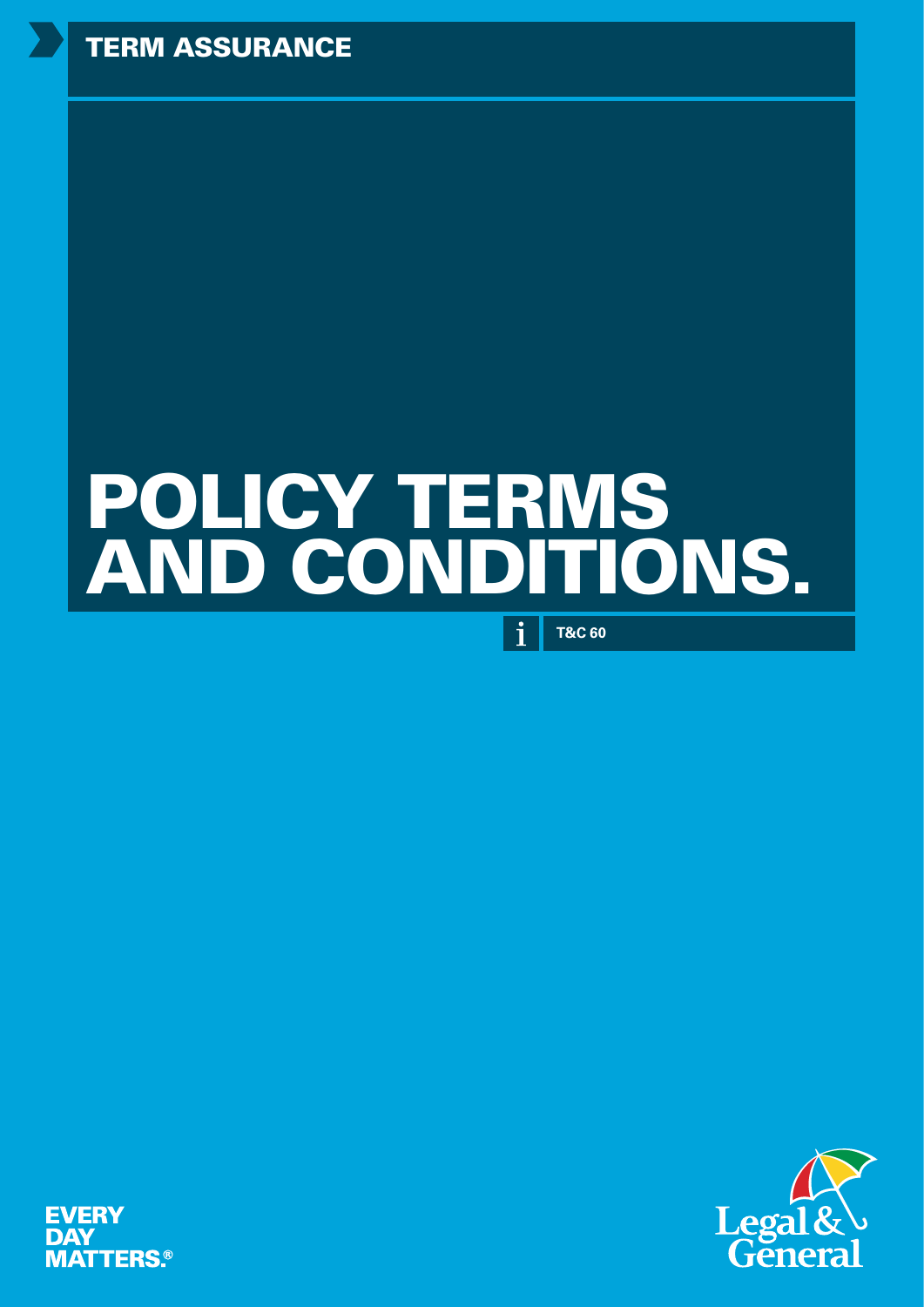# CONTENTS.

| <b>1. INTRODUCTION</b>                                                                                                                          |    |
|-------------------------------------------------------------------------------------------------------------------------------------------------|----|
| Who is covered?<br>1.1<br>1.2                                                                                                                   |    |
| <b>Amount of cover</b><br>Period of cover<br>1.3                                                                                                |    |
| <b>2. COVER PROVIDED</b>                                                                                                                        | 4  |
| <b>Life Cover</b><br>2.1<br><b>Terminal Illness Cover</b><br>$2.2^{\circ}$                                                                      |    |
| <b>3. WAIVER OF PREMIUM</b>                                                                                                                     | 5  |
| 3.1<br>Incapacity                                                                                                                               |    |
| 3.2<br>Countries where this benefit is provided                                                                                                 |    |
| <b>4. INDEXATION OPTION</b>                                                                                                                     | 6  |
| Notification of an increase<br>4.1                                                                                                              |    |
| 4.2<br>Increase limits for the amount of cover                                                                                                  |    |
| 4.3<br>How your premium will increase<br>Your options<br>4.4                                                                                    |    |
| <b>5. CONVERSION OPTION</b>                                                                                                                     | 6  |
|                                                                                                                                                 |    |
| <b>6. CHANGING YOUR POLICY</b>                                                                                                                  | 7  |
| Guaranteed Insurability Option for family or mortgage protection<br>6.1<br>6.2<br><b>Guaranteed Insurability Option for business protection</b> |    |
| 6.3<br>Joint life policy separation                                                                                                             |    |
| Other changes<br>6.4                                                                                                                            |    |
| 7. PREMIUMS                                                                                                                                     | 10 |
| 7.1<br>Paying your premiums                                                                                                                     |    |
| Amount of your premiums<br>7.2<br>7.3                                                                                                           |    |
| What happens if you don't pay your premiums?                                                                                                    |    |
| 8. GENERAL EXCLUSIONS AND CONDITIONS                                                                                                            | 10 |
| 9. MAKING A CLAIM                                                                                                                               | 11 |
| 9.1<br>Notifying us of a claim                                                                                                                  |    |
| Assessing your claim<br>9.2                                                                                                                     |    |
| Who we pay the cover to<br>9.3<br>Payment of cover<br>9.4                                                                                       |    |
| <b>Replacement cover</b><br>9.5                                                                                                                 |    |
| 10. HOW TO                                                                                                                                      | 13 |
| 10.1 Contact us                                                                                                                                 |    |
| 10.2 Cancel this policy                                                                                                                         |    |
| 10.3 Make a complaint                                                                                                                           |    |
| 11. THE FINANCIAL SERVICES COMPENSATION SCHEME (FSCS)                                                                                           | 14 |

**12. DEFINITIONS EXPLAINED 15**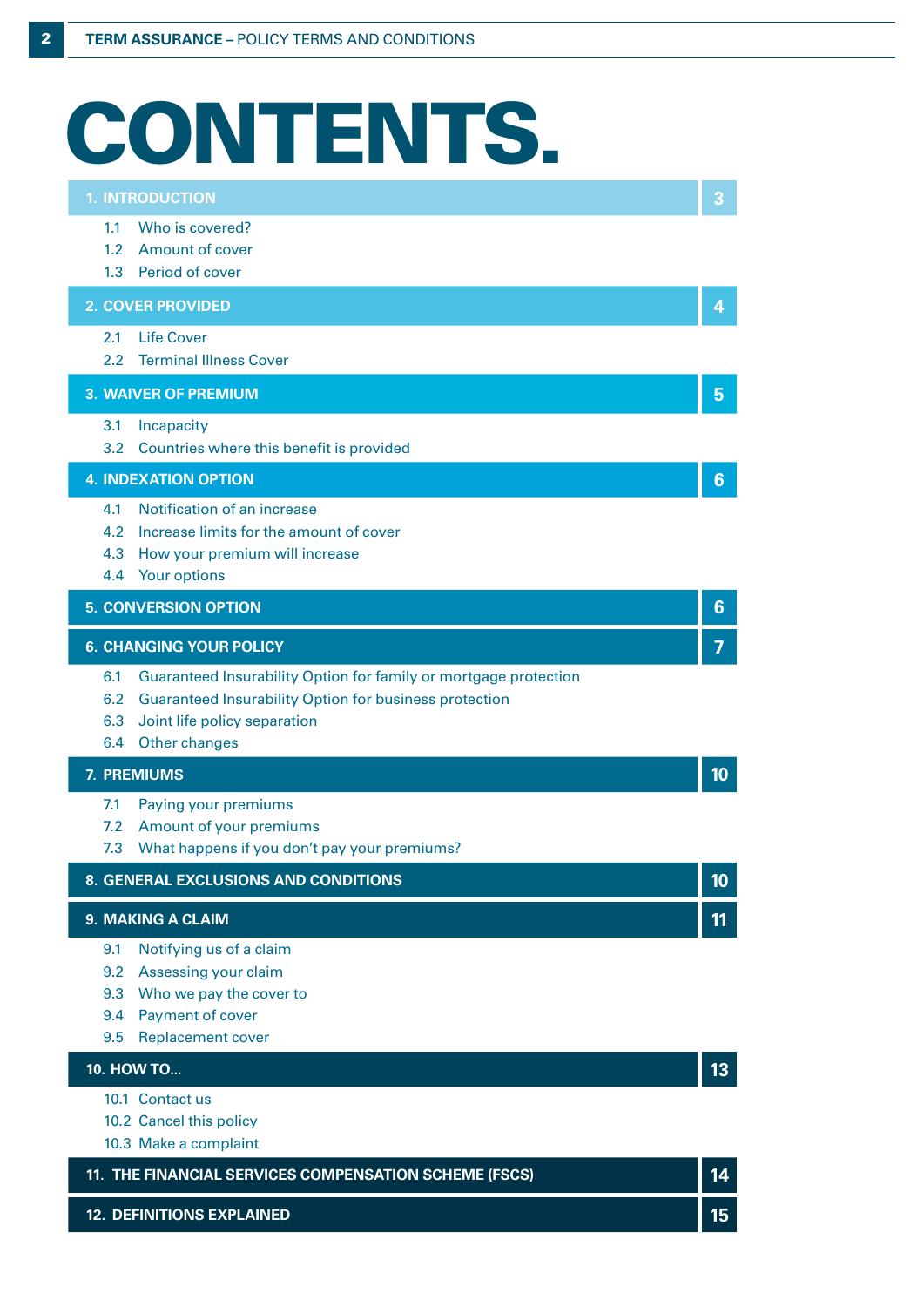# 1 INTRODUCTION

This **policy** sets out **your** contract with **us** and should be kept in a safe place. Words that appear in **blue bold** are explained in section 12.

This **policy** consists of:

- the **Policy Schedule** and
- these **policy** terms and conditions.

Your **Policy Schedule** is personalised to show the features, benefits and **exclusions** that apply to **your policy**.

## **1.1 Who is covered?**

The **life assured** is covered.

## **1.2 Amount of cover**

The **amount of cover** provided is shown in **your Policy Schedule**.

## **1.2.1 Level cover**

If **you** have chosen level cover, this will be shown as Term Assurance in **your Policy Schedule**. For level policies, the **amount of cover** will stay the same during the period of cover.

## **1.2.2 Decreasing cover**

If **you** have chosen a decreasing **policy**, this will be shown as Decreasing Term Assurance in **your Policy Schedule**.

For all decreasing **policies**, the **amount of cover** will reduce over time in line with the table shown in **your Policy Schedule**.

**We** apply an **interest rate** to the original **amount of cover** to estimate the amount that **you** repay each month on **your** repayment mortgage.

If the **interest rate we** apply is less than the **interest rate** that is actually applied to **your** mortgage, the amount **we** pay out may not be enough to repay **your** mortgage in full.

**You** can find the **interest rate** that has been applied on **your Policy Schedule**.

To ensure that the amount paid out will cover the amount of **your** outstanding mortgage, **you** should check that the **interest rate** applied to **your policy** is equal to or higher than the **interest rate** applied to **your**  mortgage by **your** mortgage lender.

## **1.3 Period of cover**

This cover starts on the **policy start date** and ends on:

- the payment of the **amount of cover**, or
- if the **amount of cover** doesn't become payable, the **policy expiry date**.

Cover will stop when this **policy** ends and no further **premiums** will be payable.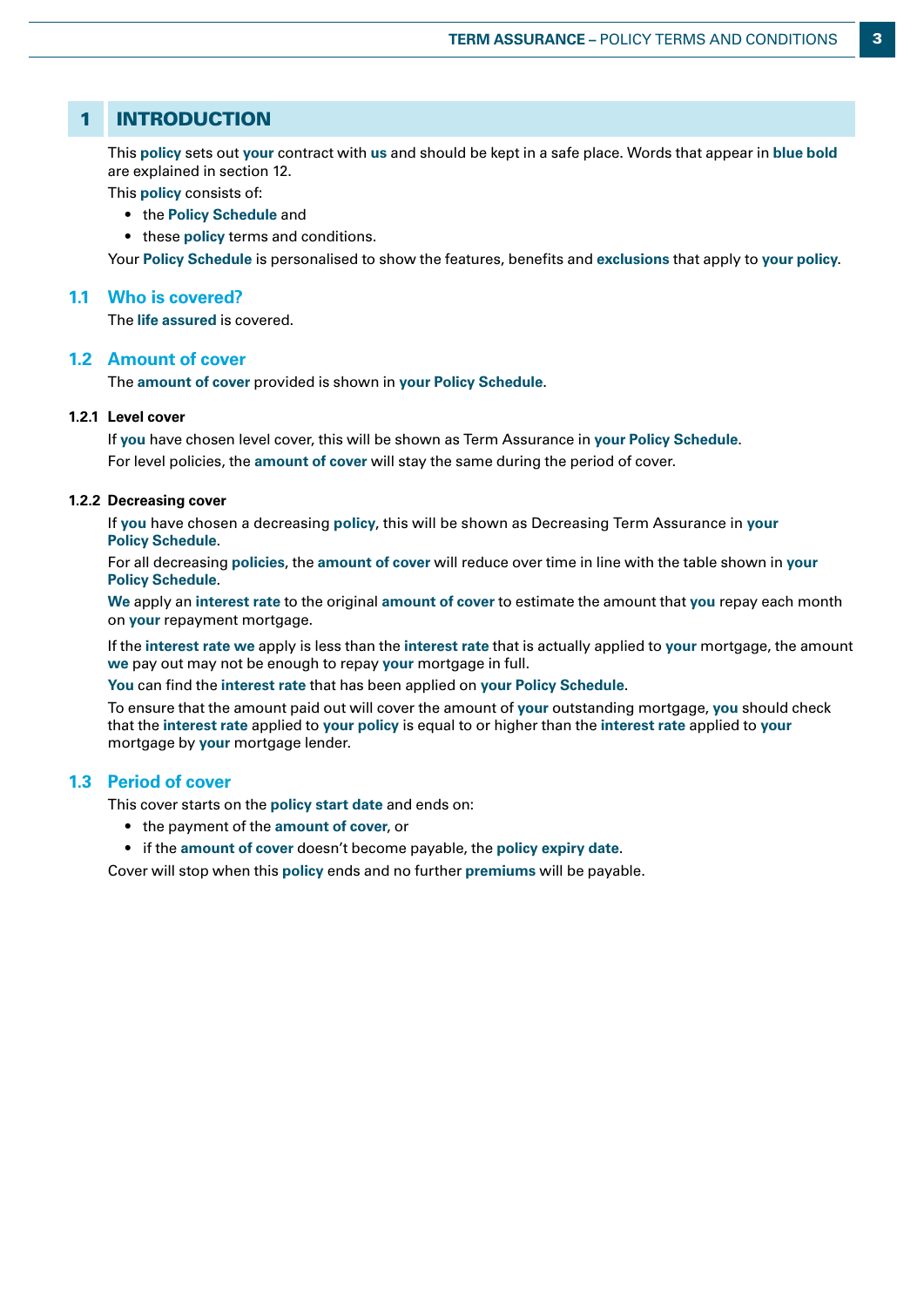# 2 COVER PROVIDED

## **2.1 Life Cover**

The **amount of cover** is paid if, during the period of cover, the **life assured** dies or is diagnosed with a terminal illness.

For a joint life **policy**, the **amount of cover** is paid when the first of the lives assured dies or is diagnosed with a terminal illness.

## **2.1.1 When we will not pay a claim for Life Cover**

If within the first year of this **policy** the **life assured** dies as a result of intentionally taking their own life, this **policy** will be cancelled. In this event the **amount of cover** will not be paid, but **we** will refund any **premiums** paid.

## **2.2 Terminal Illness Cover**

If shown in the **Policy Schedule**, this **policy** provides Terminal Illness Cover, which is an advance payment of the **amount of cover** where the **life assured** has a terminal illness.

Terminal illness is defined as a definite diagnosis by **your** hospital consultant of an illness that satisfies both of the following:

- The illness either has no known cure or has progressed to the point where it cannot be cured; and
- In the opinion of **your** hospital consultant and **our Medical Officer**, the illness is expected to lead to death within 12 months.

No terminal illness claim can be made after the death of the **life assured** or within the 12 months immediately before the **policy expiry date**.

If decreasing cover is shown in **your Policy Schedule**, the amount payable will be the **amount of cover we** calculate on the date that it is established that the **life assured** has met **our** definition of terminal illness.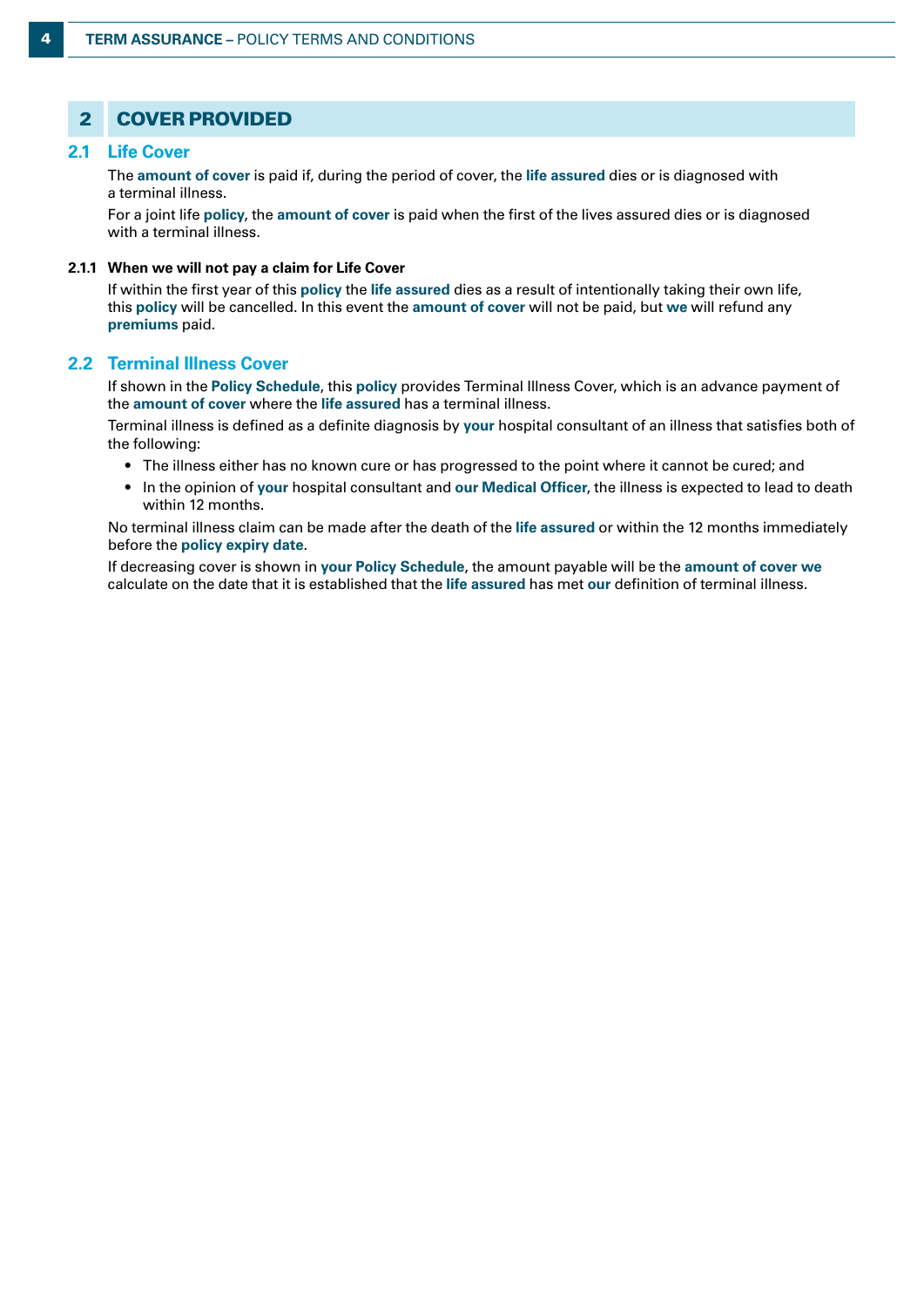## 3 WAIVER OF PREMIUM

If Waiver of Premium is shown in **your Policy Schedule**, and the **life assured** meets **our** definition of incapacity for 26 consecutive weeks, **you** won't have to pay **premiums**. This benefit will start after the 26th consecutive week of incapacity and continue until the earlier of:

- the end of the period of incapacity, or
- payment of the **amount of cover**, or
- the **policy expiry date**.

## **3.1 Incapacity**

Depending on the **life assured's** employment status when a claim is made, incapacity is defined as:

The **life assured** is totally incapable of carrying out their normal occupation by reason of an illness or injury which occurred after the **policy start date**, necessitating medical or surgical treatment and is not carrying out any other occupation or in paid employment.

Or

If the **life assured** is not in paid employment and they are unable to do three or more of the following Specified Work Tasks as a direct result of an illness or injury which, occurred after the **policy start date**: The Specified Work Tasks are:

| <b>Walking</b>              | The ability to walk more than 200 metres on a level surface.                                                                       |  |  |
|-----------------------------|------------------------------------------------------------------------------------------------------------------------------------|--|--|
| <b>Climbing</b>             | The ability to climb up a flight of 12 stairs and down again, using the<br>handrail if needed.                                     |  |  |
| Lifting                     | The ability to pick up an object weighing 2kg at table height and hold<br>for 60 seconds before replacing the object on the table. |  |  |
| <b>Bending</b>              | The ability to bend or kneel to touch the floor and straighten up again.                                                           |  |  |
| Getting in and out of a car | The ability to get into a standard saloon car, and out again.                                                                      |  |  |
| Writing                     | The manual dexterity to write legibly using a pen or pencil, or type<br>using a desktop personal computer keyboard.                |  |  |

The **life assured** may be required to have a medical examination by an appropriate medical specialist appointed by **us** regardless of the incapacity definition applied at claim.

## **3.2 Countries where this benefit is provided**

The **life assured** is covered for Waiver of Premium if they:

- a) reside or travel within the European Union, or
- b) travel outside of the European Union for no more than three consecutive months in any 12 months.

If the **life assured** travels outside of the European Union for more than three consecutive months in any 12 months **we** will act reasonably when assessing whether the **life assured** meets the definition of incapacity.

**For details about how to make a Waiver of Premium claim, please see section 9.**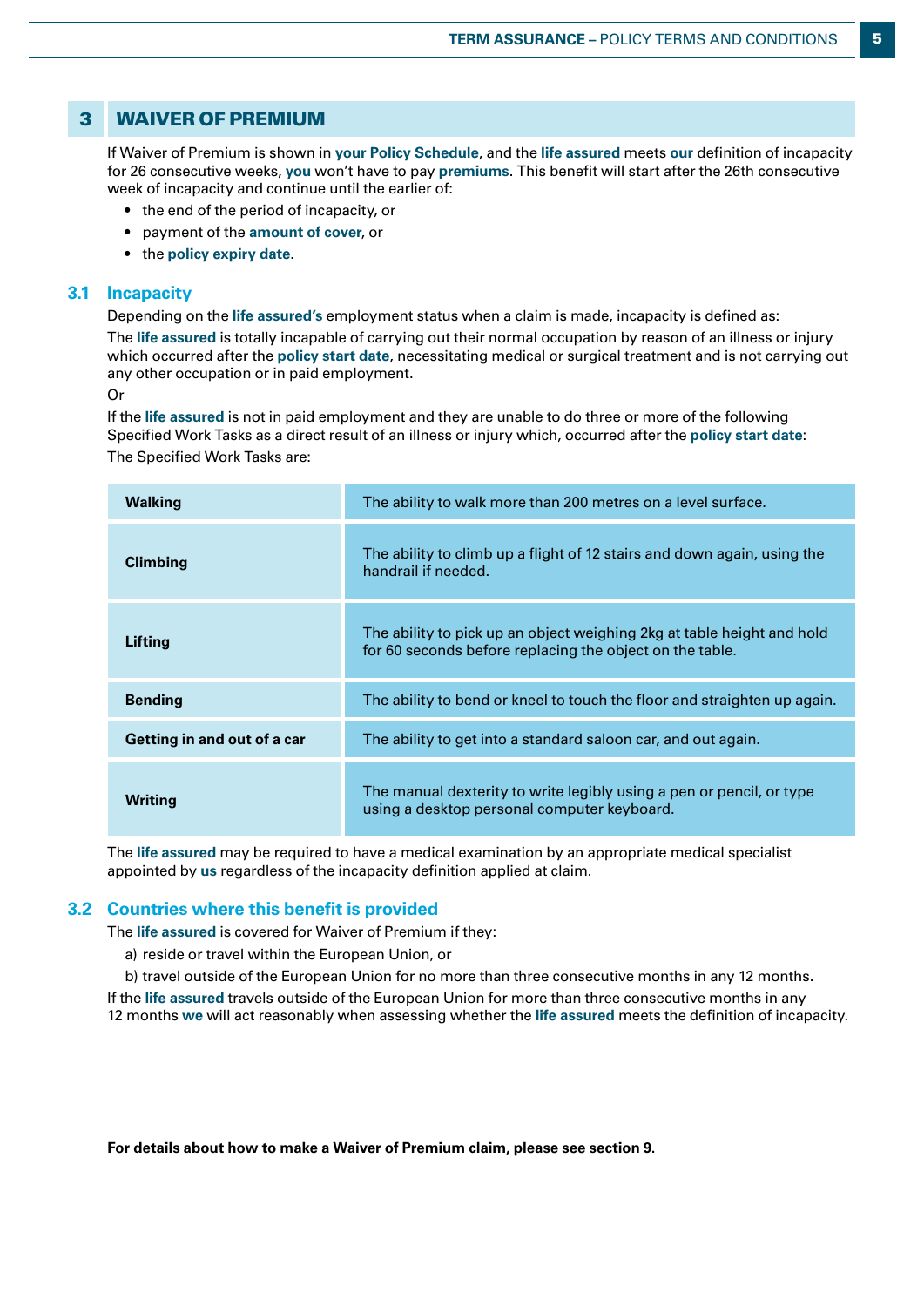## 4 INDEXATION OPTION

If the indexation option is shown in **your Policy Schedule**, the **amount of cover** will increase in line with changes in inflation on each **policy** anniversary with no need for further medical evidence.

The **amount of cover** including any increases already made will increase in line with the change in the **Retail Prices Index (RPI)** over a 12 month period.

If for some reason the **RPI** cannot be used, **we** will use an index comparable to the **RPI** instead.

#### **4.1 Notification of an increase**

**We** will write to **you** at least three months before the **policy** anniversary to tell **you** what the increase in the **amount of cover** and **premium** will be.

## **4.2 Increase limits for the amount of cover**

If the change in **RPI** is less than or equal to 1% **we** will not increase the **amount of cover**. If the change in **RPI** is more than 10% **we** will only increase the **amount of cover** by 10%.

#### **4.3 How your premium will increase**

**Your premium** will increase in line with the change in **RPI** multiplied by 1.5 subject to a maximum increase of 15%.

## **4.4 Your options**

## **4.4.1 Accept the increase**

If **you** choose to accept the increase **you** do not need to take any action. **We** will increase the **amount of cover** and the **premium** and **your** direct debit will automatically be updated.

#### **4.4.2 Decline the increase**

When **we** notify **you** of an increase, **we** will also give **you** the option to decline the increase. To decline an increase, **you** must complete and return the form in the letter **we** send to **you** by the date shown.

If **you** choose to decline the increase to the **amount of cover** and **premium**, then the indexation option will be withdrawn and **you** will not be given the option to increase the **amount of cover** in the future.

## 5 CONVERSION OPTION

If the conversion option is shown in the **Policy Schedule**, you have the option to convert this **policy** to a Whole of Life Protection Plan with no need for further medical evidence.

In circumstances where **we** no longer offer the Whole of Life Protection Plan at the time **you** wish to use this option, **we** will offer **you** a reasonable available alternative.

**You** must use this option before the **life assured's** 60th birthday, or for a joint life **policy**, the 60th birthday of the oldest **life assured**.

If **you** use this option this cover will end and no further **premiums** will be payable.

The **amount of cover** in the new policy will not be more than the **amount of cover** on this **policy**.

The new policy will be subject to the **premiums** and terms and conditions for such policies at the time the option is exercised.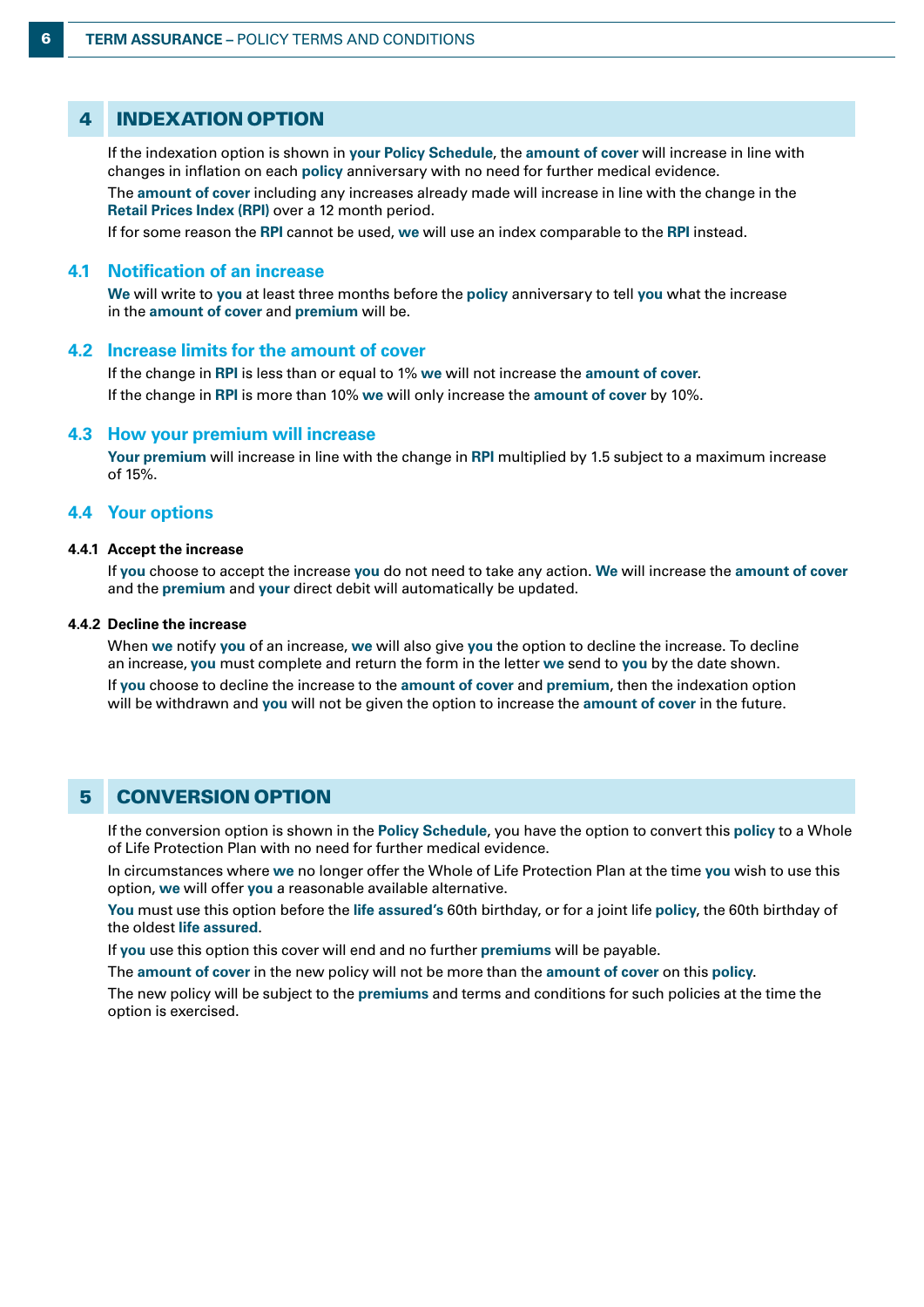# 6 CHANGING YOUR POLICY

## **6.1 Guaranteed Insurability Option for family or mortgage protection**

If the Guaranteed Insurability Option is shown as included in **your Policy Schedule**, **you** have the option to increase the **amount of cover** without the need for further medical evidence on the occurrence of specified events.

## **6.1.1 When you can use the Guaranteed Insurability Option**

**You** can use this option to increase the **amount of cover** in the event of:

- a) the **life assured** entering into marriage or a registered civil partnership, or
- b) the birth of the **life assured's** child, or
- c) the **life assured** legally adopting a child, or
- d) an increase to the **life assured's** mortgage by reason of a house move or undertaking major home improvements, or
- e) an increase in the **life assured's** earnings due to a change of employment or promotion.

This option must be used within six months of the event and if **we** request relevant documents in relation to the events, **you** must provide them to **us**.

## **6.1.2 The amount cover can increase by**

For all increases, the **amount of cover** may only be increased on each occasion by the lower of:

- 50% of the original **amount of cover** or,
- £150,000, or
- If 6.1.1(d) applies, the amount of the increase in the mortgage, or
- If 6.1.1(e) applies, the amount equal to the original **amount of cover** multiplied by the percentage increase in earnings.

This option may only be used three times in total, and only once in respect of either entering into marriage or a registered civil partnership. The maximum total of all increases permitted is £200,000.

## **6.1.3 How we provide cover for an increase**

If **you** use this option an additional policy will be issued in respect of the increase, which will:

- not contain a Guaranteed Insurability Option,
- not extend beyond the **life assured's** 65th birthday or one year after the **policy expiry date** of this original **policy**, whichever is earlier, and
- be subject to the premiums, terms and conditions for such policies at the time the additional policy is issued.

In circumstances where **we** no longer offer Term Assurance at the time **you** wish to use this option, **we** will offer **you** a reasonable available alternative.

## **6.1.4 When this option is not available**

This option will not be available to **you**:

- after the **life assured's** 55th birthday or for a joint life **policy**, the 55th birthday of the oldest **life assured**,
- if Waiver of Premium is shown in the **Policy Schedule** and a claim under this has been made, until the end of the period of incapacity,
- if the **life assured** has been diagnosed with or is receiving or has received medical treatment for **our**  definition of a terminal illness.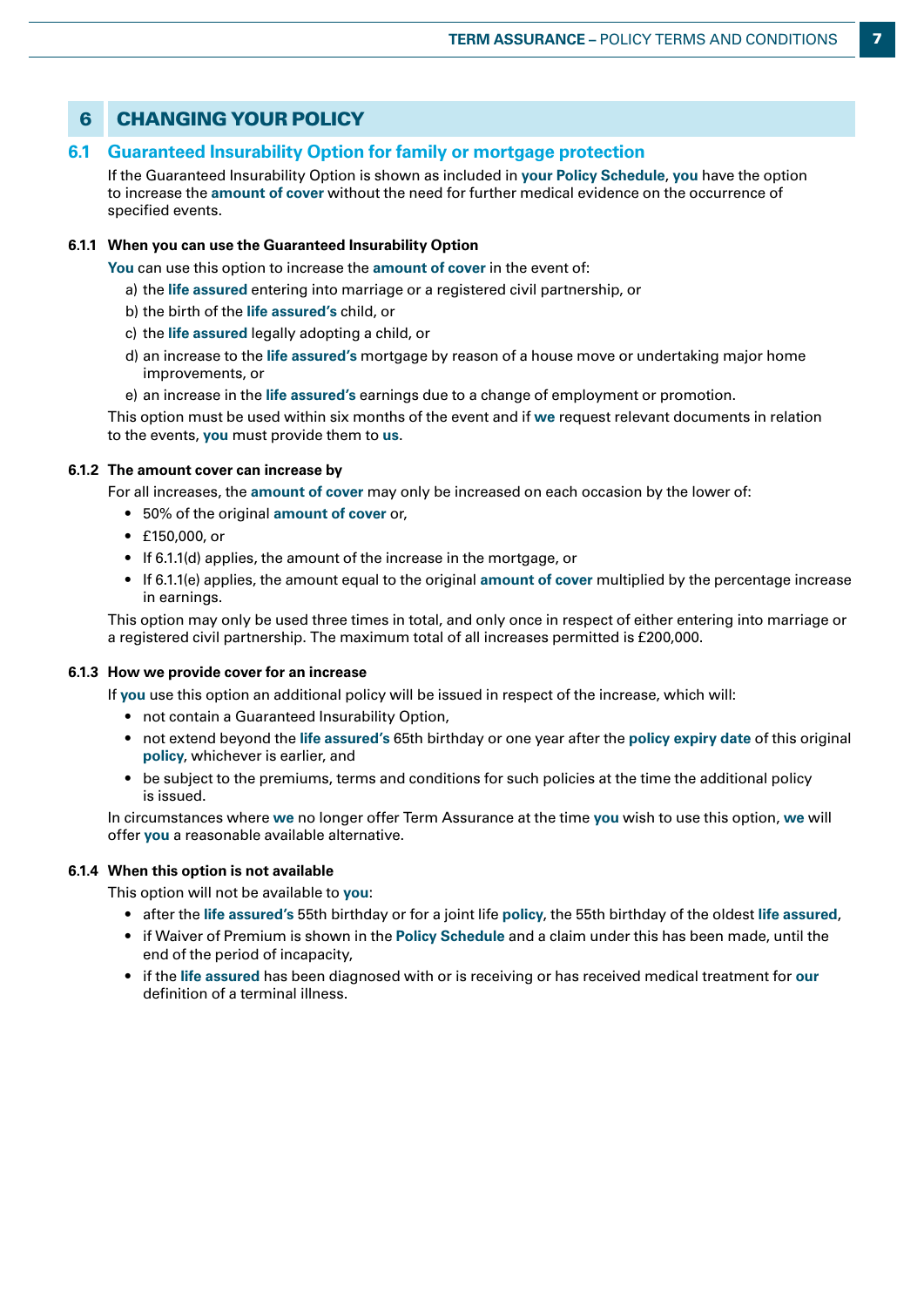## **6.2 Guaranteed Insurability Option for business protection**

If the Guaranteed Insurability Option is shown as included in **your Policy Schedule** for business protection, **you** have the option to increase the **amount of cover** without the need for further medical evidence on the occurrence of specified events.

## **6.2.1 When you can use the Guaranteed Insurability Option**

a) If this **policy** has been taken out to cover a business loan, for the purpose of:

- a business acquisition, or
- a business expansion, or
- buying, extending or altering business premises,

**you** will have the option to increase the **amount of cover** in the event that the business loan is increased.

- b) If this **policy** has been taken out to cover loss of profit in the event the **life assured** dies, or is diagnosed with a terminal illness **you** will have the option to increase the **amount of cover** if:
	- the **life assured's** value to the business increases, or
	- the **life assured** receives an increase in earnings.
- c) If this **policy** has been taken out to cover the ownership or interest in a business of:
	- a working partner, or
	- a working director, or
	- a shareholder, or
	- members of a limited liability partnership;

**you** will have the option to increase the **amount of cover** in the event that there is an increase in the value of that ownership or interest.

This option must be used within six months of the event. If **we** request relevant documents in relation to the events, **you** must provide them to **us** in order to process **your** request.

#### **6.2.2 The amount cover can increase by**

For all increases the **amount of cover** may only be increased on each occasion by the lower of:

- 50% of the original **amount of cover**, or
- £150,000,
- if 6.2.1(a) applies, the increase in the value to the business loan,
- if 6.2.1(b) applies, the increase in the **life assured's** earnings or their value to the business,
- if 6.2.1(c) applies, the increase in value of the **life assured's** ownership or interest.

This option may only be used three times in total. The maximum total for all increases permitted is £250,000.

#### **6.2.3 How we provide cover for an increase**

If **you** use this option, an additional policy will be issued in respect of the increase, which will:

- not contain a Guaranteed Insurability Option,
- not extend beyond the **life assured's** 65th birthday or one year after the **policy expiry date** of this original **policy**, whichever is earlier, and
- be subject to the premiums, terms and conditions for such policies at the time the additional policy is issued.

In circumstances where **we** no longer offer Term Assurance at the time **you** wish to use this option, **we** will offer **you** a reasonable available alternative.

## **6.2.4 When this option is not available**

This option will not be available to **you**:

- after the **life assured's** 55th birthday or for a joint life **policy**, the 55th birthday of the oldest **life assured**,
- if Waiver of Premium is shown in the **Policy Schedule** and a claim under this has been made, until the end of the period of incapacity,
- if the **life assured** has been diagnosed with or is receiving or has received medical treatment for **our** definition of a terminal illness.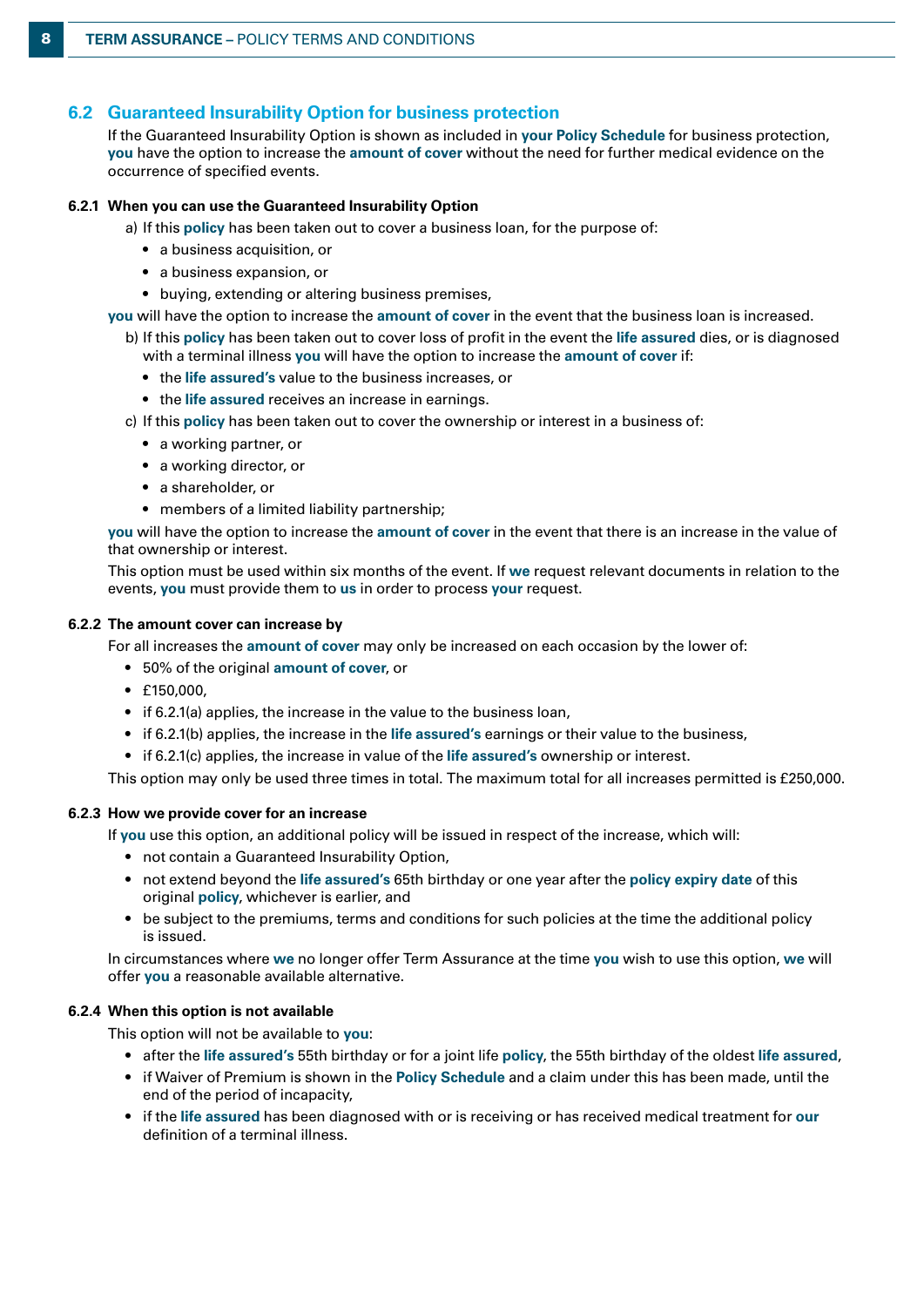## **6.3 Joint life policy separation**

## **6.3.1 When you can separate your joint life policy**

If **you** have a joint life **policy** and **you**:

- a) divorce, or
- b) dissolve **your** registered civil partnership, or
- c) have a joint mortgage and either of **you**:
	- i. take over an existing mortgage in one name, or
	- ii.take out a new mortgage in one name,

**you** may be able to separate **your** cover. **We** will cancel this **policy** and start a new single life policy for each **life assured**.

**You** must make the request within six months of the event being finalised.

## **6.3.2 What we need to process your request**

- a) Evidence to support **your** request in the form of:
	- i. A decree absolute if **you** get divorced, or
	- ii. A final order for the dissolution of **your** registered civil partnership, or
	- iii.Proof of ownership of the relevant mortgage.
- b) The consent of both lives assured by completing and returning a protection plan amendment form issued by **us**, which includes a short questionnaire about the **life assured's** health, medical history, residency and leisure activities.
- c) If either **life assured** answers 'yes' to any of the questions in the protection plan amendment form, **we** will require **you** to complete a full application form in order to set up a single life policy. Where **we** undertake a full medical and lifestyle assessment, depending on the answers there may be circumstances where **we** may not be able to offer cover to both of the lives assured.

## **6.3.3 How we will provide cover**

- a) The new single life policies will include the same cover as this **policy**. **We** will not change the cover in any other way, other than making it a single life policy.
- b) The new single life policies will be subject to premiums, terms and conditions available at the time **you** make the change.
- c) The maximum **amount of cover** for each new policy will be the lower of:
	- i. The current **amount of cover** on the original joint life **policy**, or
	- ii.£1,000,000.
- d) The term of each new policy will not extend beyond the **life assured's** 70th birthday or one year after the **policy expiry date** of this **policy**, whichever is earlier.

## **6.4 Other changes**

**You** can request any of the following changes to **your policy**:

- Increase or decrease the **amount of cover**
- Extend or reduce the period of cover
- Remove a **life assured**
- Change the frequency of **your premiums** between annually and monthly.

#### **6.4.1 What we need to process your request**

- a) **Your** consent to the changes by completing and returning a protection plan amendment form issued by **us**, which includes a short questionnaire about the **life assured's** health, medical history, residency and leisure activities.
- b) If the **life assured** answers 'yes' to any of the questions in the protection plan amendment form, **we** will require **you** to complete a full application form in order to make the changes to **your policy**. Where **we** undertake a full medical and lifestyle assessment, depending on the answers there may be circumstances where **we** may not be able to offer cover to both of the lives assured.
- c) Any documents reasonably required by **us** to support **your** request.

## **6.4.2 How we will provide cover**

**We** will confirm if the change **you** have requested means this **policy** has to be cancelled and a new policy issued, which may have different terms and conditions.

Any changes **you** make may affect the premiums that are payable.

**We** will confirm the change **you** have made in writing.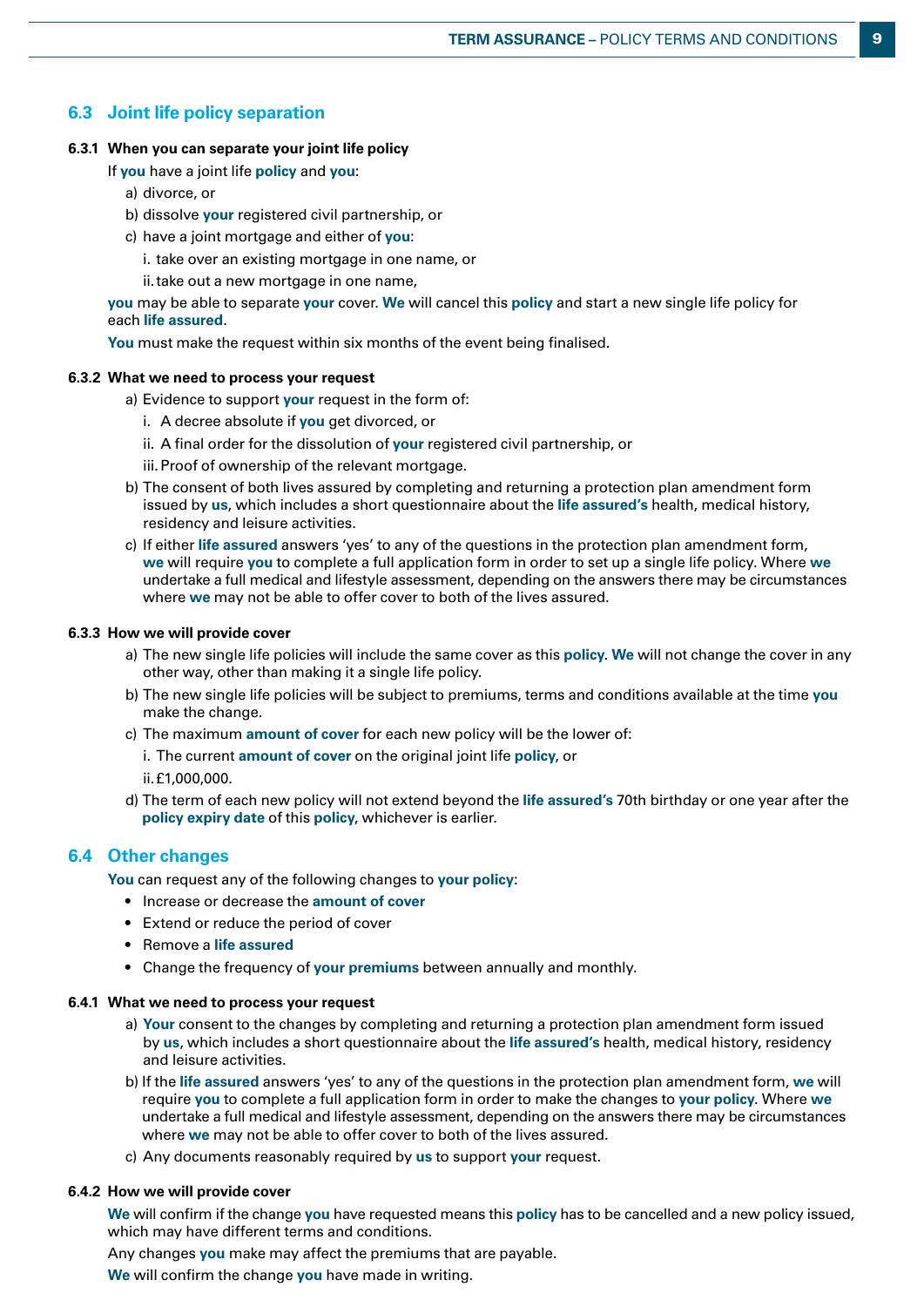| <b>PREMIUMS</b> |
|-----------------|
|                 |

## **7.1 Paying your premiums**

**Premiums** are due from the **policy start date** and at monthly or annual intervals as shown in **your Policy Schedule**.

## **7.2 Amount of your premiums**

The **premiums** for this **policy** will not increase unless:

- a) This **policy** is changed using the options available in section 6, or
- b) The indexation option is shown in the **Policy Schedule**, in which case the **premiums** will increase as described in section 4.

## **7.3 What happens if you don't pay your premiums?**

**We** are entitled to cancel this **policy** if any **premiums** are not paid within 30 days of their due date. If **we** cancel this **policy**, the cover will end and no further premiums will be payable. **We** will not refund any **premiums** already paid.

## 8 GENERAL EXCLUSIONS AND CONDITIONS

- **8.1 You** will not be eligible to make a claim under this **policy** if:
	- **you** don't meet the definitions for cover as described in sections 2 and 3, or
	- section 2.1.1 applies, or
	- the **premiums** under this **policy** are not up to date.
- **8.2 We** will not pay a claim in any circumstances that are shown under the **exclusions** section in **your Policy Schedule**.
- **8.3** During the application process **we** will ask **you** questions about **your** personal circumstances and **we** may request additional information from **you** in order to make an assessment and offer **you** a policy. **You** are required to answer all of **our** questions honestly and accurately.
	- a) If **you** (or an agent acting on **your** behalf) deliberately or recklessly provide inaccurate information **we** are entitled to cancel this **policy** and refuse to pay the **amount of cover**. In these circumstances **we** may not refund any **premiums you** have already paid.
	- b) If **you** (or an agent acting on **your** behalf) provide inaccurate information through carelessness, **we** are entitled to amend the **policy** to reflect the terms that would have been offered had the accurate information been known. In these circumstances:

i. if **we** would not have issued **your policy** had the accurate information been provided, **we** are entitled to cancel **your policy**, however **we** will refund any **premiums you** have already paid;

ii. if **we** would have issued **your policy** on different terms and conditions (other than those relating to **premiums**) had the accurate information been provided, **we** may make changes to **your policy** terms and conditions and treat **your policy** as if it had been issued on the different terms and conditions;

iii. in addition, if **we** would have issued **your policy** with higher **premiums** had the accurate information been provided, **we** may reduce the **amount of cover** to reflect the higher **premiums** that would have applied had the accurate information been provided. The following formula will be used in these circumstances:

New amount of cover = Premium actually charged x original **amount of cover**

Higher premium

- **8.4 We** may make changes to these **policy** terms and conditions that **we** reasonably consider are appropriate due to a change in any applicable legislation, regulation or taxation. In such circumstances, **we** will notify **you** in writing in advance of any changes being made.
- **8.5** This **policy** is governed by English Law.
- **8.6** All communication in relation to this **policy** will be in English.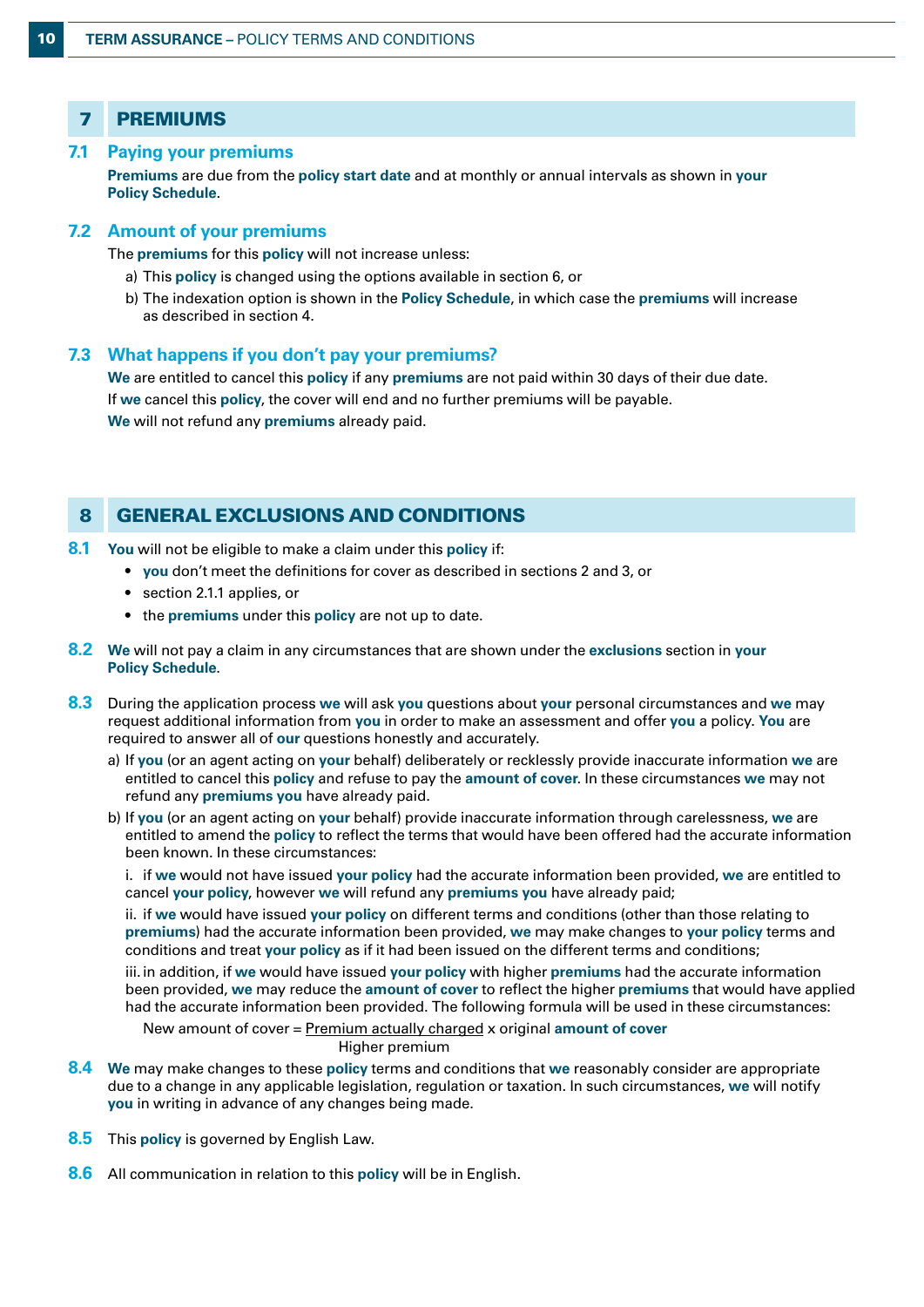- **8.7** The right to exercise any option under this **policy** or to exercise any right conferred by this **policy** is limited to such as are allowed in the terms of the policy and as are compatible with the requirements of Paragraph 19(3) of Schedule 15 of the Income and Corporation Taxes Act 1988 for a qualifying policy.
- **8.8** We will not pay a claim if this **policy** was offered or issued to you subject to the cancellation of a specified policy(ies), and **you** did not cancel it (them).

## 9 MAKING A CLAIM

## **9.1 Notifying us of a claim**

If **you** need to make a claim under this **policy**, please notify **us** using **our** claims contact details in section 10.1.

#### **9.1.1 Life Cover**

If **you** are claiming for Life Cover, **we** will need the following when **you** notify **us**:

- **your policy** number
- the date of death
- **your** contact details.

#### **9.1.2 Terminal Illness Cover**

If **you** are claiming for Terminal Illness Cover, **we** will need the following when **you** notify **us**:

- **your policy** number
- details of the illness and diagnosis
- **your** contact details.

## **9.1.3 Waiver of Premium**

If **you** are claiming for Waiver of Premium **you** must notify **us** of a claim within 16 weeks of the start of the **life assured's** incapacity, otherwise **we** will consider the start of their incapacity to be 16 weeks before the date **we** are told. **We** may not insist on this if there are exceptional medical or other reasons why **you** cannot tell **us** within 16 weeks of the start of incapacity.

## **9.2 Assessing your claim**

**We** will send **you** a claim form to complete and return to **us**.

In order to assess **your** claim **we** will require different evidence depending on the type of claim **you** are making. The table below shows what **we** need from **you** depending on the type of claim.

**We** will also ask for **your Policy Schedule** and any other documents **we** may reasonably require for the claim **you** are making.

If **you** do not provide any information or documentation that would reasonably be required to assess the claim, **we** will not process the claim until the information or documentation is made available.

| Type of claim                 | <b>Evidence required</b>                                    |  |
|-------------------------------|-------------------------------------------------------------|--|
| <b>Life Cover</b>             | The death certificate of the life assured.                  |  |
| <b>Terminal Illness Cover</b> | Proof that the terminal illness definition has been met.    |  |
| <b>Waiver of Premium</b>      | Proof that the relevant incapacity definition has been met. |  |

## **9.3 Who we pay the cover to**

The **amount of cover** is paid to **you** or **your** legal successor. **Your** legal successor is the person(s) legally entitled to the **life assured's** estate upon the death of the **life assured**.

## **9.4 Payment of cover**

**We** will pay a claim for any of the cover described in section 2 of this **policy** as a lump sum. Cover can only be paid in pound sterling (GBP) to a bank account in the UK. If **you** wish to receive payments outside the UK, then arrangements for such transfers must be made at **your** own expense.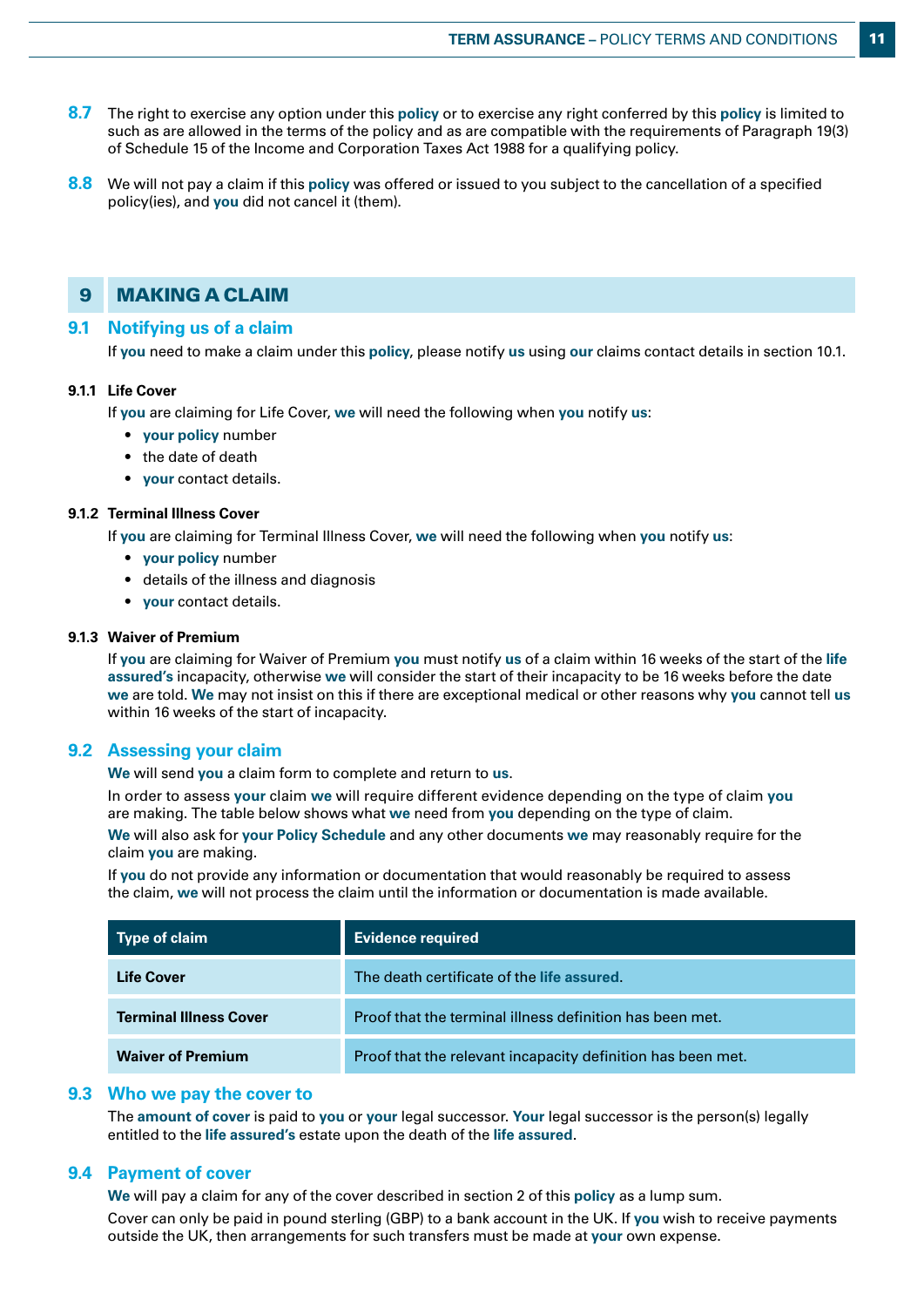## **9.5 Replacement cover**

If **you** have a joint life **policy** and one of the lives assured makes a valid claim under Life Cover or Terminal Illness Cover, **you** can request to continue cover for the other **life assured** as a new single life policy. **You** must make the request within six months of a valid claim being paid.

#### **9.5.1 What we need to process your request**

- a) The consent of the **life assured** who hasn't claimed, by completing and returning a replacement cover form issued by **us**, which includes a short questionnaire about the **life assured's** health, medical history, residency and leisure activities.
- b) **We** will require **you** to complete a full application form in order to set up a single life policy if the **life assured** who hasn't claimed, answers 'yes' to any of the questions in the replacement cover form.

#### **9.5.2 How we will provide cover**

- a) The new single life policy will include the same cover as this **policy**. **We** will not change the cover in any other way, other than making it a single life policy.
- b) The **amount of cover** will be the same as this **policy**, unless **you** have decreasing cover. For decreasing cover, the **amount of cover** will be the remaining **amount of cover** at the time a valid claim was paid on this **policy**.
- c) The term of the new policy will not extend beyond the **life assured's** 70th birthday or one year after the **policy expiry date** of this **policy**, whichever is earlier.
- d) The new single life policy will be subject to premiums, terms and conditions available at the time **you** make the change.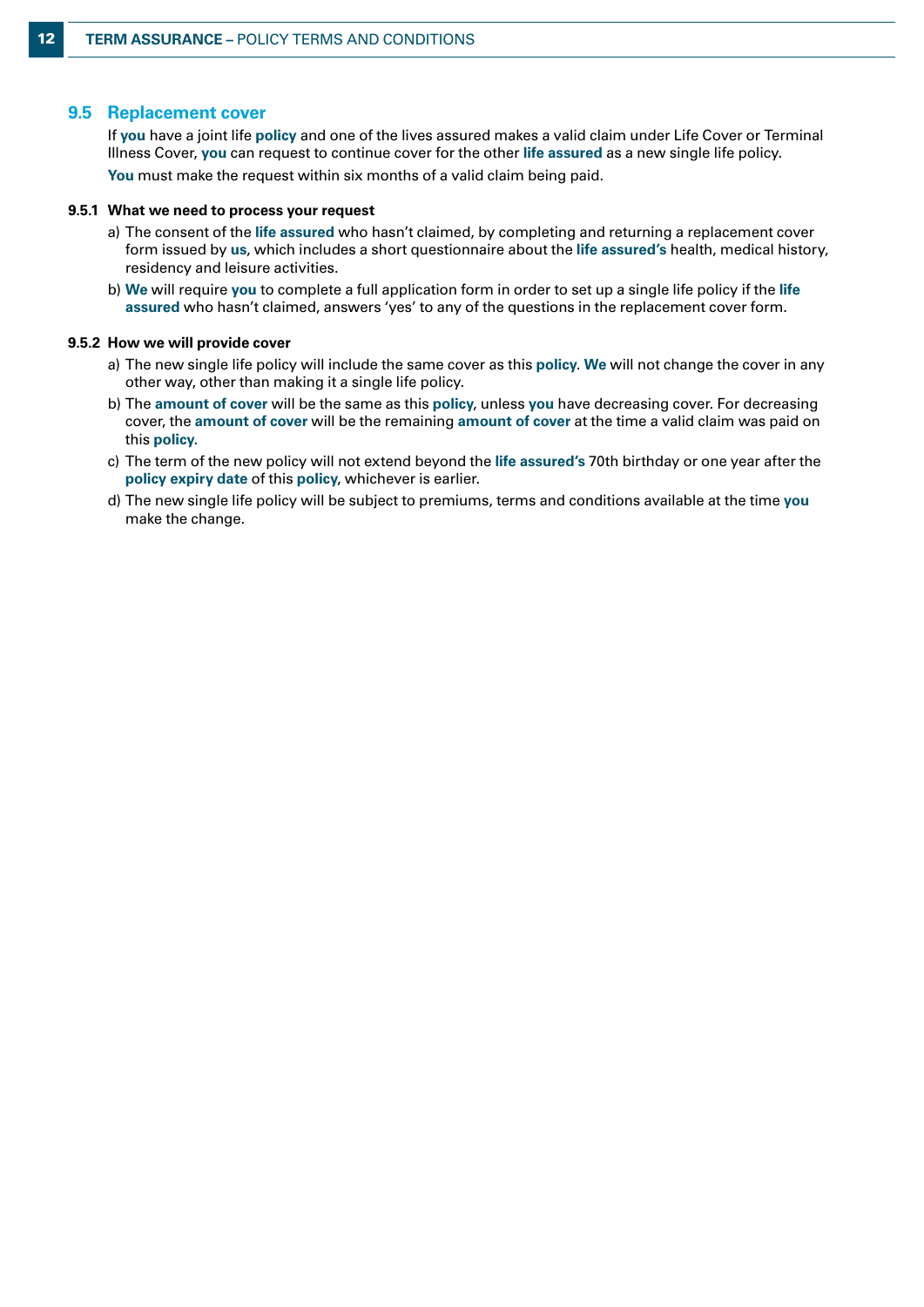# 10 HOW TO...

## **10.1 Contact us**

If **you** need to contact **us** for any reason please use the contact details below.

Please quote **your policy** number as shown in **your Policy Schedule** when making any enquiries.

|                                                                                    | <b>Phone number</b>           | <b>Contact Address</b>                                                                                                                        |
|------------------------------------------------------------------------------------|-------------------------------|-----------------------------------------------------------------------------------------------------------------------------------------------|
| <b>General Enquiries</b><br><b>Change your policy</b><br><b>Cancel your policy</b> | 0370 010 4080                 | <b>Legal &amp; General Assurance</b><br><b>Society Limited</b><br><b>City Park</b><br>The Droveway<br>Hove<br><b>East Sussex</b><br>BN37PY    |
| Claims for:<br><b>Death or Terminal Illness Cover</b><br><b>Waiver of Premium</b>  | 0800 137 101<br>0800 027 9830 |                                                                                                                                               |
| Make a complaint                                                                   | 0845 071 1439                 | <b>Legal &amp; General Assurance</b><br><b>Society Limited</b><br><b>Knox Court</b><br><b>10 Fitzalan Place</b><br>Cardiff<br><b>CF24 0TL</b> |

**We** may record and monitor calls. Call charges will vary.

## **10.2 Cancel this policy**

You can cancel this **policy** at any time.

Once this **policy** starts **we** will send **you** a notice of **your** right to cancel. If **you** cancel this policy within 30 days of receiving both the notice and this **policy**, **we** will refund any **premiums** paid.

If **you** cancel this **policy** after 30 days, **you** will not get any money back.

If **you** cancel this **policy**, the cover will end and no further **premiums** will be payable.

## **10.3 Make a complaint**

If **you** wish to complain about the service **you** have received from **us**, or **you** would like **us** to send **you** a copy of **our** internal complaints handling procedure, please contact **us**.

If **you** remain dissatisfied, **you** can complain to:

The Financial Ombudsman Service Exchange Tower Harbour Exchange Square London E14 9SR

Telephone:

- 0800 023 4567 (free for people phoning from a fixed land line).
- 0300 123 9 123 (calls to this number are charged at the same rate as 01 or 02 numbers on mobile phone tariffs).

Email: complaint.info@financial-ombudsman.org.uk

Website: www.financial-ombudsman.org.uk

Making a complaint will not affect **your** legal rights.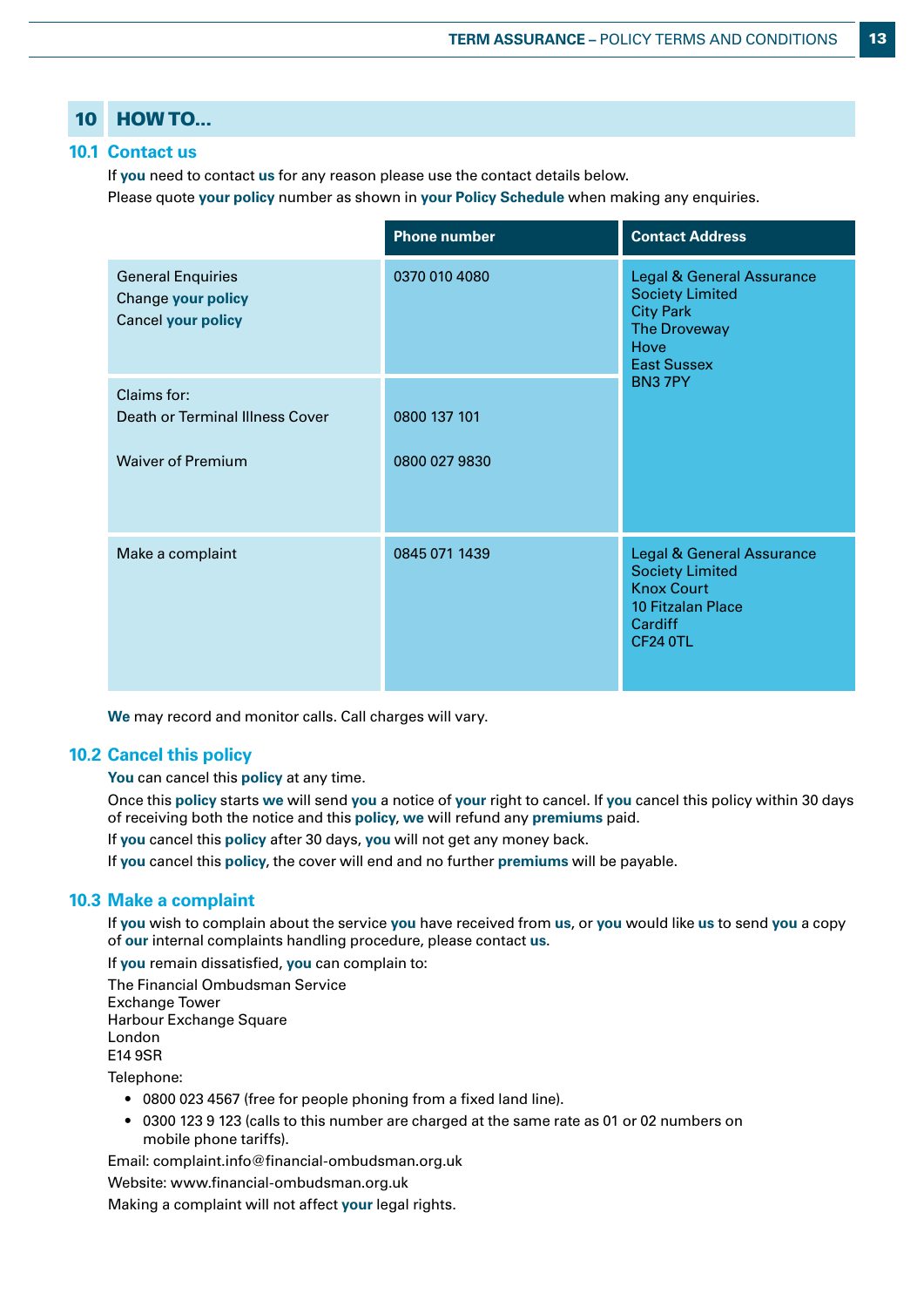## 11 THE FINANCIAL SERVICES COMPENSATION SCHEME (FSCS)

The FSCS is designed to pay compensation if a firm is unable to pay claims, because it has stopped trading or been declared in default.

So, if **we** run into financial difficulties, **you** may be able to claim via the FSCS, for any money you've lost. However, before looking to pay compensation, the FSCS will first see if they can arrange for **your** current policy to be maintained. They may arrange for **your policy** to be transferred to another insurer or provide a new policy. If these aren't possible, the FSCS aims to provide compensation.

Most of **our** customers, including most individuals and small businesses, are covered by the FSCS. Whether or not **you** can claim, and the amount **you** could claim, will depend on the specific circumstances of **your** claim. The FSCS will pay 90% of the value of the claim. There is no upper financial limit on the amount of the payment.

**You** can find out more about the FSCS, including eligibility to claim, by visiting its website

#### **www.fscs.org.uk** or calling **0800 678 1100.**

The rules of the FSCS might change in the future and the FSCS may take a different approach on their application of the above, depending on what led to the failure.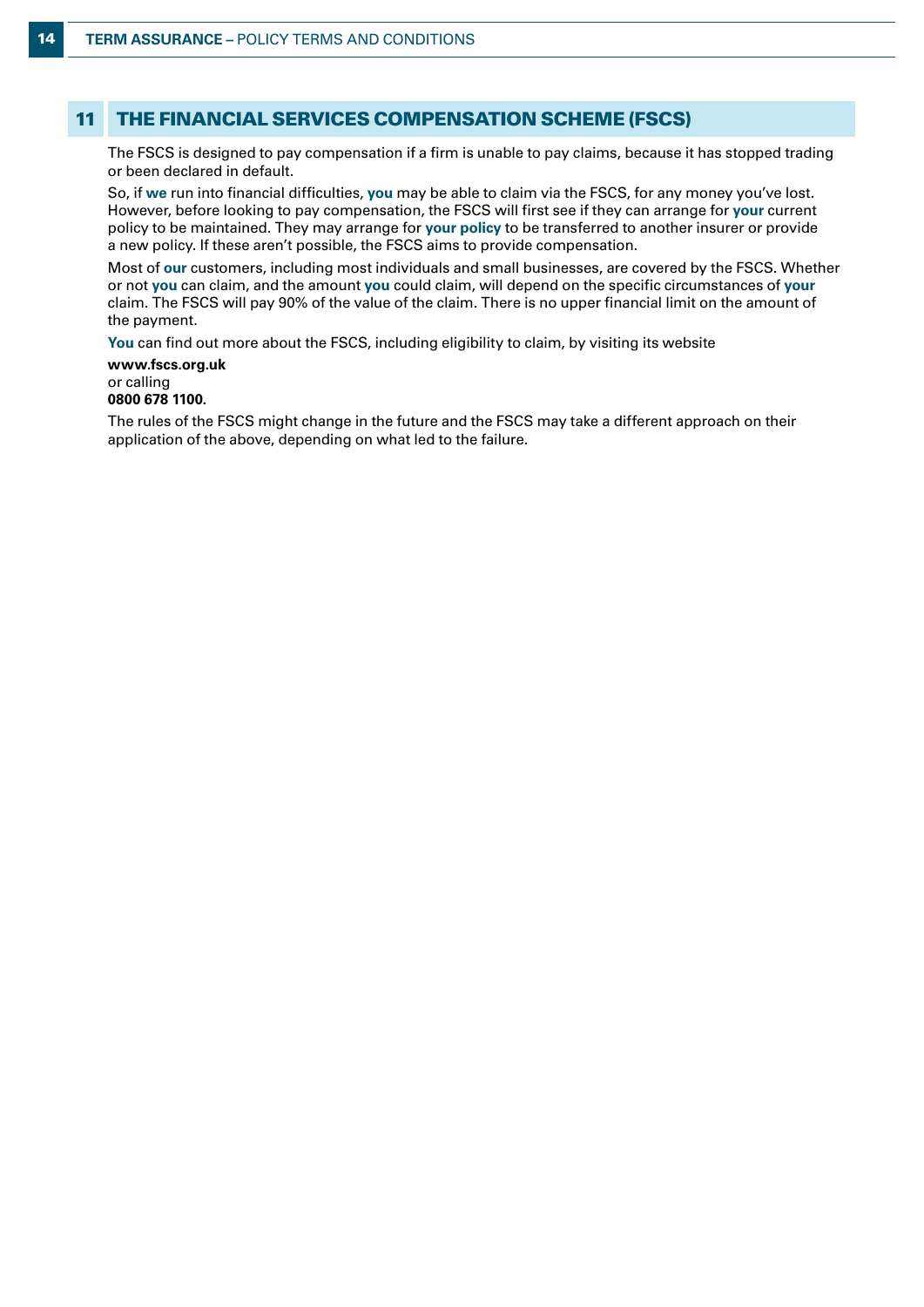## 12 DEFINITIONS EXPLAINED

#### **Amount of cover**

The amount of money this **policy** provides in the event of a valid claim, as shown in **your Policy Schedule**. If decreasing cover is chosen, the table in **your Policy Schedule** will show how the **amount of cover** decreases. If the indexation option is shown in **your Policy Schedule**, the **amount of cover** will increase as described in section 4.

#### **Exclusions**

What **you** are not covered for, as shown in **your Policy Schedule**.

#### **Interest rate**

If decreasing cover is chosen, the interest rate at which the **amount of cover** decreases, as shown in **your Policy Schedule**.

#### **Life assured**

The person who is insured under this **policy**. If there is more than one life covered under this **policy**, as shown in **your Policy Schedule**, this definition covers all lives assured.

#### **Medical Officer**

A qualified doctor employed by Legal & General.

#### **Our, us** or **we**

Legal & General Assurance Society Limited.

#### **Policy**

This **policy** issued by **us**, which consists of the **policy** terms and conditions and **Policy Schedule**.

#### **Policy expiry date**

The date that cover under this **policy** will end, as shown in **your Policy Schedule**.

#### **Policy Schedule**

The schedule which shows the cover that **you** have and forms part of this **policy**.

#### **Policy start date**

The start date of this **policy**, as shown in **your Policy Schedule**.

#### **Premium(s)**

The amount **you** pay to **us** for this **policy** as shown in **your Policy Schedule**.

#### **Retail Prices Index (RPI)**

The **Retail Prices Index (RPI)** provides an indication of inflation on a monthly basis. The **RPI** measures and tracks the average change in the purchase price of goods and services such as housing expenses and mortgage interest payments.

#### **You** or **your**

The policy owner(s) of the **policy** who is/are legally entitled to receive the **amount of cover** and shown as the "policy owner" in the **Policy Schedule**. This may include trustee(s), assignee(s) or personal representative(s) (where appropriate) and may be the same person(s) as the **life assured**.